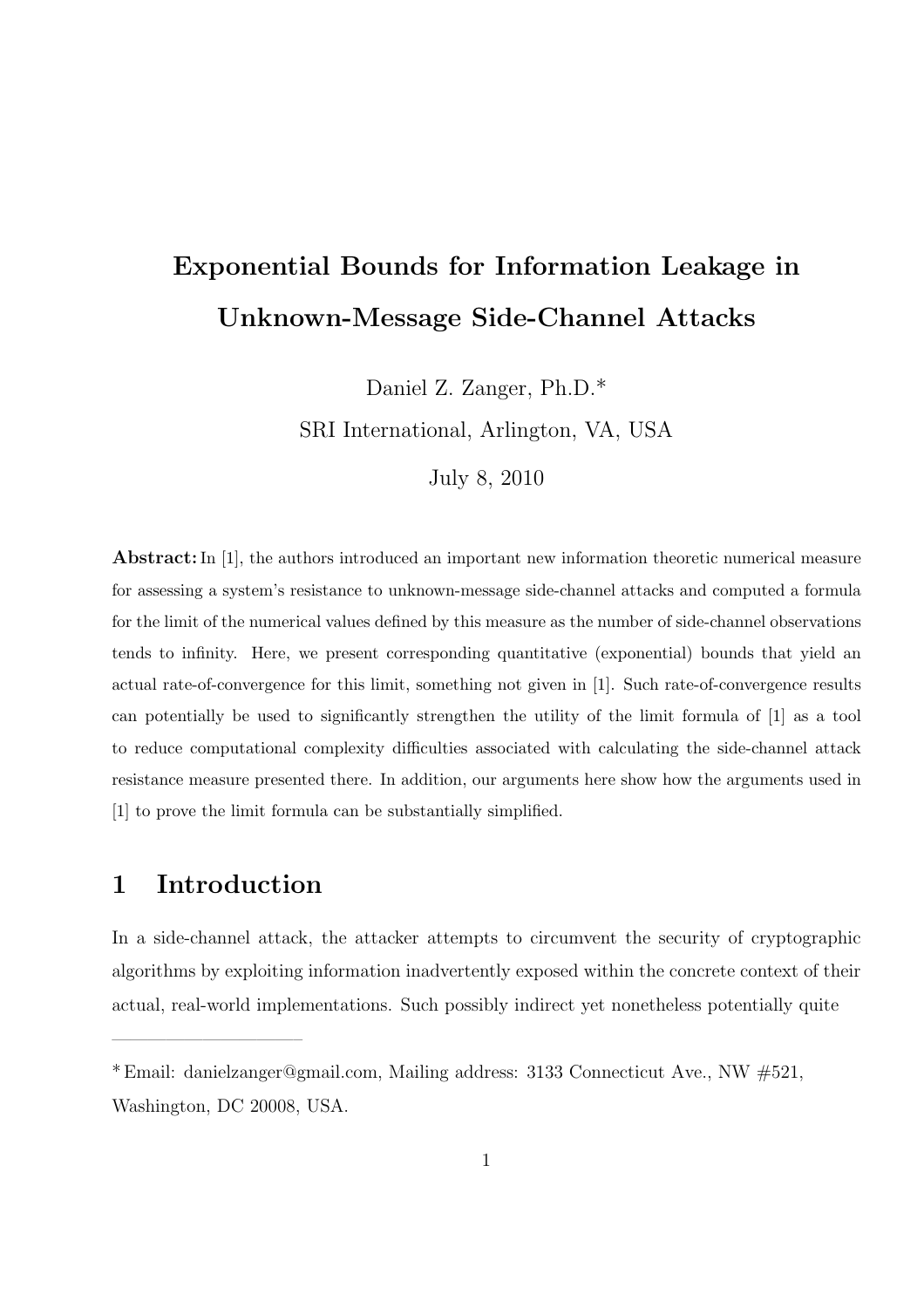relevant information might include that revealed by running time characteristics [2], cache behavior [4], electromagnetic signals [5], or other electronic or physical properties or emanations. In an unknown-message side-channel attack scenario, the attacker cannot see or control the input that is decrypted (or encrypted) by the system. An example of such an unknown message attack is a timing attack against systems employing advanced countermeasures such as message blinding.

In [1], the authors propose an important new information theoretic measure for quantifying the resistance of systems to unknown-message side channel attacks. Their measure, denoted  $\Lambda = \Lambda(n)$  (see (6) below), is a quantitative benchmark for measuring the reduction in the attacker's uncertainty (i.e., the corresponding information gain) regarding the attacked system's designated cryptographic key after  $n$  side-channel observations. In addition, in their Theorem 1 in [1], they compute an explicit formula for the limit of  $\Lambda(n)$  as  $n \to \infty$  (restated here as (7) below).

Our own Theorem 1 in §3 below not only recovers the qualitative result  $\lim_{n\to\infty}\Lambda(n)$  appearing in [1] but very significantly strengthens and improves on it by establishing quantitative (exponential) bounds on the corresponding rate-of-convergence (see (8) below), something not addressed in [1]. Additionally, in Example 1 in §3, we show how our numerical estimate in (8) can actually be applied in a concrete, if somewhat abstract, setting. Also, we believe that an additional important contribution of our work here is that the proof of our Theorem 1 involves what we believe to be a much-simplified argument relative to that used in [1] to establish  $(7)$ . In [1] (see the Full Version of that paper), a relatively involved argument is invoked using somewhat elaborate and perhaps esoteric results from information theory to compute  $\lim_{n\to\infty}\Lambda(n)$ . Here, our simplified argument is entirely self-contained aside from an appeal to the well-known, classical Hoeffding inequality. In fact, to simply identify the limit  $\lim_{n\to\infty}\Lambda(n)$  as is done in [1] without also proving our own quantitative bound in  $(8)$ , we would have actually only needed, using an argument exactly analogous to the one we use to prove our Theorem 1, just the traditional, standard Law of Large Numbers (in its weak form) from probability theory.

In [1], the authors also introduce a precise algorithm for facilitating the computation of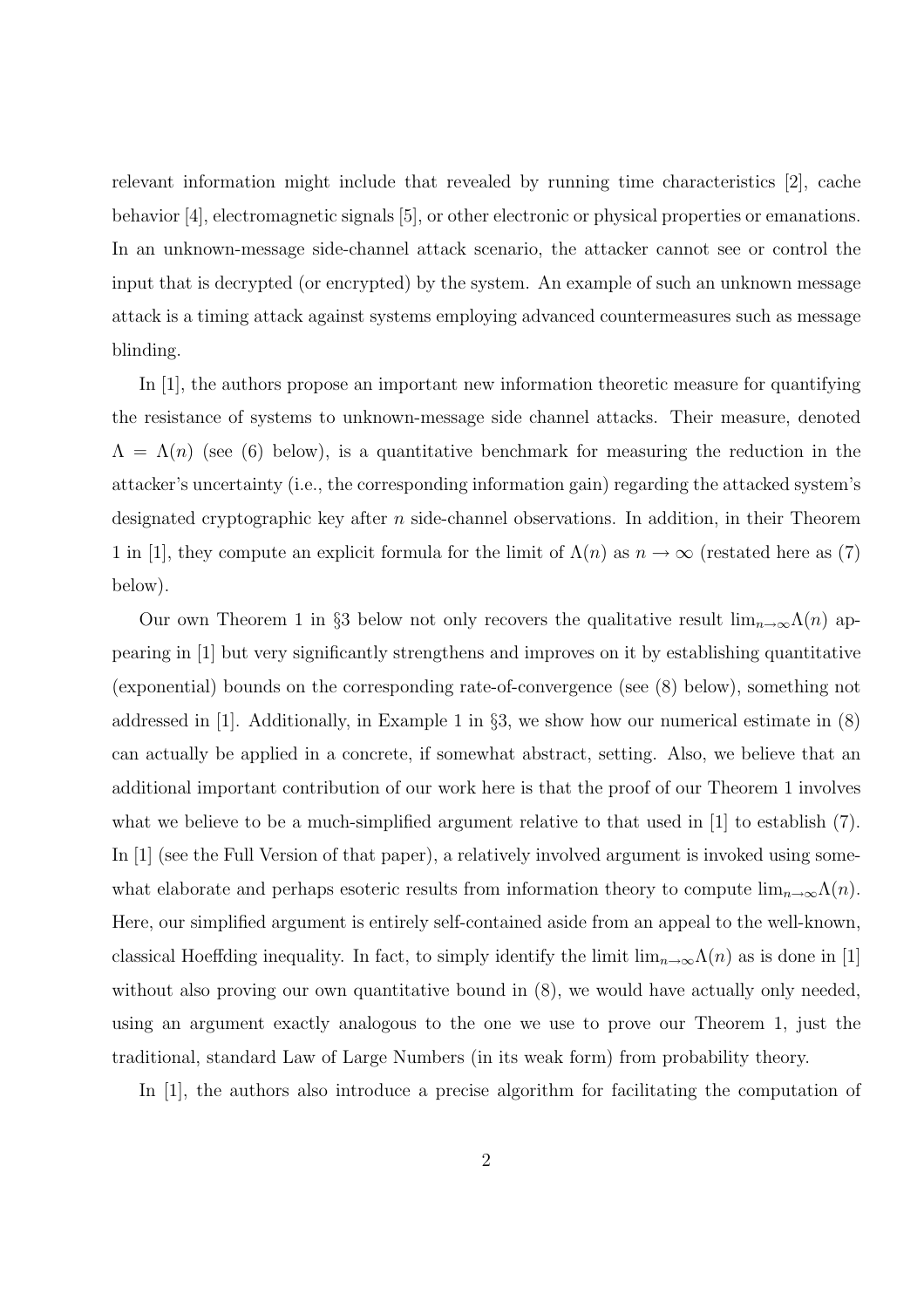$\Lambda(n)$ . However, as they themselves point out, the time complexity of the algorithm is exponential in  $n$ , rendering computation for large values of  $n$  infeasible. In fact, they promote their determination of the limit  $\lim_{n\to\infty}\Lambda(n)$  in their Theorem 1 as a way to remedy this computational complexity problem since it allows one to compute limits for the resistance to side channel attacks without being confronted with the exponential increase in  $n$ . We believe that the quantitative bound we present here in the statement of our own Theorem 1, by giving the associated rate-of-convergence, has the potential to dramatically strengthen this computational complexity remediation strategy since it shows, of course, exactly how large  $n$  must be for  $\lim_{n\to\infty}\Lambda(n)$  to be a good approximation of  $\Lambda(n)$ . In fact, the bound shows that the exponential increase in the time complexity of the algorithm given in [1] for computing  $\Lambda(n)$  is actually offset by an exponential decrease in the numerical error resulting from using  $\lim_{n\to\infty}\Lambda(n)$  as an approximation for it.

The rest of this article is organized as follows. In the next section, we give the necessary background on unknown message side channel attacks and relevant information theoretic concepts. In the final section, we state and prove our fundamental new result, Theorem 1, and present an example, Example 1, that directly applies it, as discussed above.

# 2 Some Preliminaries on Unknown Message Attacks and Information Theory

Our framework here is based on that of  $[1]$ . Let K be a finite set of keys, M a finite set of messages, and  $D$  an arbitrary set. We consider systems that compute functions of type  $F: K \times M \rightarrow D$ , and we assume the attacker can make physical observations about the implementation  $\mathcal{I}_F$  of F that are associated with the computation of  $F(k, m)$ . We assume that the attacker can make one observation per invocation of the function  $F$  and that no measurement errors occur. A side-channel is a function  $f_{\mathcal{I}_F}: K \times M \to O$ , where O denotes the set of possible observations. Since  $K$  and  $M$  are finite we can assume, without loss of generality, that O too is finite, and we write  $O = \{o_1, ..., o_I\}$  for some positive integer I. We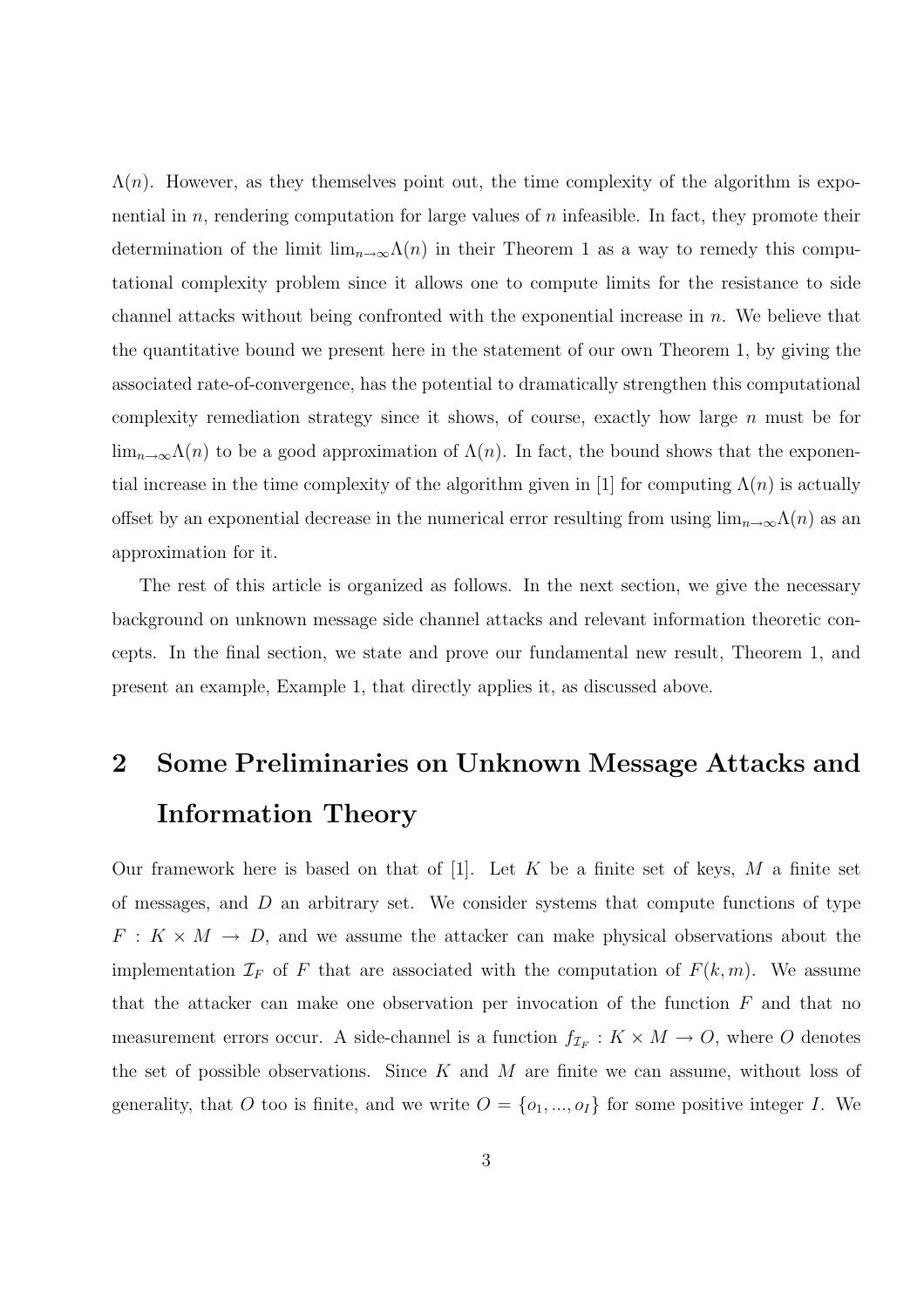assume the attacker has full knowledge regarding the implementation  $\mathcal{I}_F$ , i.e.,  $f = f_{\mathcal{I}_F}$  is known to the attacker.

In a side-channel attack, the attacker collects side-channel observations  $f(k, m_1), ..., f(k, m_n)$ for ascertaining the key k or narrowing down its possible values. Such an attack is unknown*message* if the attacker cannot observe or choose the messages  $m_i \in M$ . (By way of contrast, an attack is known-message if the attacker can observe but cannot influence the choice of  $m_i \in M$ , and an attack is *chosen-message* if the attacker can choose  $m_i \in M$ .)

Now let  $p_K : K \to \mathbf{R}$  and  $p_M : M \to \mathbf{R}$  be probability distributions on the sets of keys K and messages M respectively. These immediately give rise to random variables  $\mathcal K$  and  $\mathcal M$  modeling the respective random choices of keys and messages. We assume that  $p_K = p_K$  and  $p_M = p_M$ are known to the attacker. For positive integers n, let the random variable  $\mathcal{O}_n : K \times M^n \to$  $O<sup>n</sup>$  be defined by  $\mathcal{O}_n(k, m_1, ..., m_n) = (f(k, m_1), ..., f(k, m_n))$ , where  $p_{KM^n}(k, m_1, ..., m_n)$  $p_K(k)p_M(m_1)...p_M(m_n)$  is the probability distribution on  $K \times M^n$ . Also, we write  $\mathcal{O} = \mathcal{O}_1$ .

Now naturally for each key  $k \in K$ , the random variable  $\mathcal O$  gives rise to a probability distribution  $p_{\mathcal{O}|\mathcal{K}=k}$  on O. For  $k, k' \in K$ , define  $k \equiv k'$  if and only if  $p_{\mathcal{O}|\mathcal{K}=k} = p_{\mathcal{O}|\mathcal{K}=k'}$ . Then,  $\equiv$ is an equivalence relation on K, and  $V \stackrel{\text{def}}{=} K / \equiv$  denotes the (finite) set of equivalence classes and |V| its cardinality. The random variable  $\mathcal{V}: K \to V$  defined by  $\mathcal{V}(k) = [k]$  maps every key to its equivalence class with respect to  $\equiv$ .

Now for any random variable  $\mathcal X$  assuming values in the set  $X$ , we of course have the information theoretic (Shannon) entropy

$$
H(\mathcal{X}) = -\sum_{x \in X} p_{\mathcal{X}}(x) \log_2(p_{\mathcal{X}}(x)).
$$
\n(1)

If  $\mathcal Y$  is another random variable defined on the same probability space taking values in some set Y, then, for  $y \in Y$ , we denote by  $H(\mathcal{X}|\mathcal{Y}=y)$  the entropy of X with respect to the distribution  $p_{\mathcal{X}|\mathcal{Y}=y}$ . As in [1], we then define the conditional entropy as

$$
H(\mathcal{X}|\mathcal{Y}) = \sum_{y \in Y} p_{\mathcal{Y}}(y) H(\mathcal{X}|\mathcal{Y} = y).
$$
\n(2)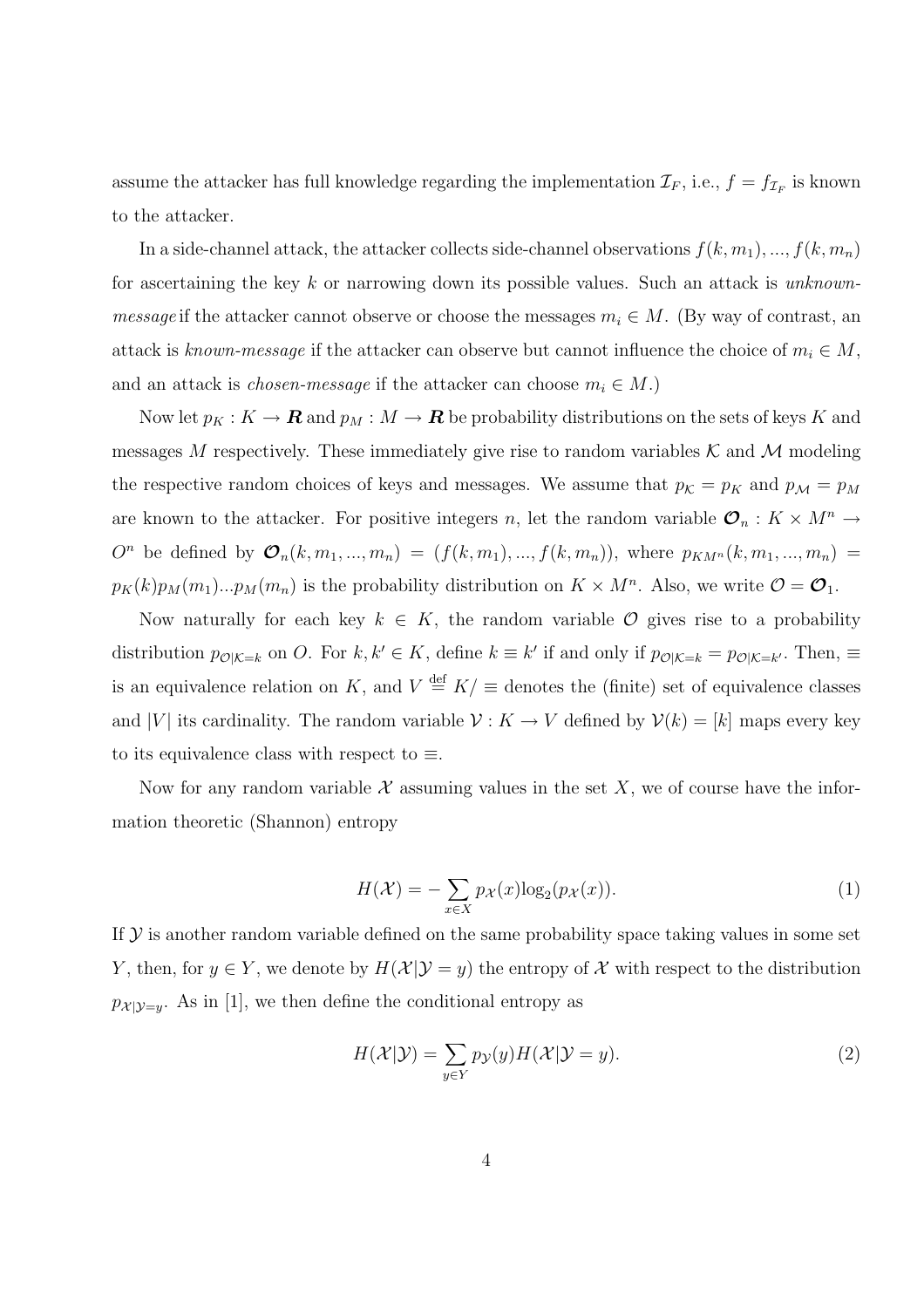We have the identity

$$
H(\mathcal{X}\mathcal{Y}) = H(\mathcal{Y}) + H(\mathcal{X}|\mathcal{Y})
$$
\n(3)

where  $\mathcal{XY}$  is the random variable defined via  $\mathcal{XY}(k) = (\mathcal{X}(k), \mathcal{Y}(k)).$ 

Similar to the definition in [1], we also define the *type*  $t_{O_n}$  of a sequence  $O_n \in O^n$  to be the vector of respective numbers of occurrences of each element  $o_i \in O$  in the sequence  $o_n$ . Thus we have  $t_{\textbf{O}_n} = (t_1, ..., t_I)$  where, for all  $i = 1, ..., I$ ,

$$
t_i = |\{o_{nj}|o_{nj} = o_i, j = 1, ..., n\}|,
$$
\n(4)

with  $\mathbf{o}_n = (o_{n1}, ..., o_{nn})$  and  $|\cdot|$  denoting the cardinality of the enclosed set. Finally, in the next section, we will also require a measure of how far apart, in a sense, the distributions of the form  $p_{\mathcal{O}|\mathcal{V}=B}, B \in V$  are. So, for this, set

$$
\epsilon_V = \min_{B_1, B_2 \in V} \max_{i=1,\dots,I} \frac{|p_{\mathcal{O}|V=B_1}(o_i) - p_{\mathcal{O}|V=B_2}(o_i)|}{3}.
$$
 (5)

From the definition of  $V = K / \equiv$ , it is clear that  $\epsilon_V > 0$ .

# 3 An Exponential Bound on Side-Channel Observation Information Gain

In [1], the authors introduce, employing the notation in  $(2)$  above,

$$
\Lambda(n) \stackrel{\text{def}}{=} H(\mathcal{K}|\mathcal{O}_n), \ n \text{ a positive integer}, \tag{6}
$$

as a practical measure for potentially quantifying the resistance of systems against unknown message side channel attacks. In addition, they prove that

$$
\lim_{n \to \infty} H(\mathcal{K}|\mathcal{O}_n) = H(\mathcal{K}|\mathcal{V}).
$$
\n(7)

Our own Theorem 1 below recovers the qualitative result (7) above that appears in [1] but very significantly strengthens and improves on it by establishing a quantitative (exponential) estimate for the difference  $H(\mathcal{K}|\mathcal{O}_n) - H(\mathcal{K}|\mathcal{V})$  (see (8) below). This yields a bound on the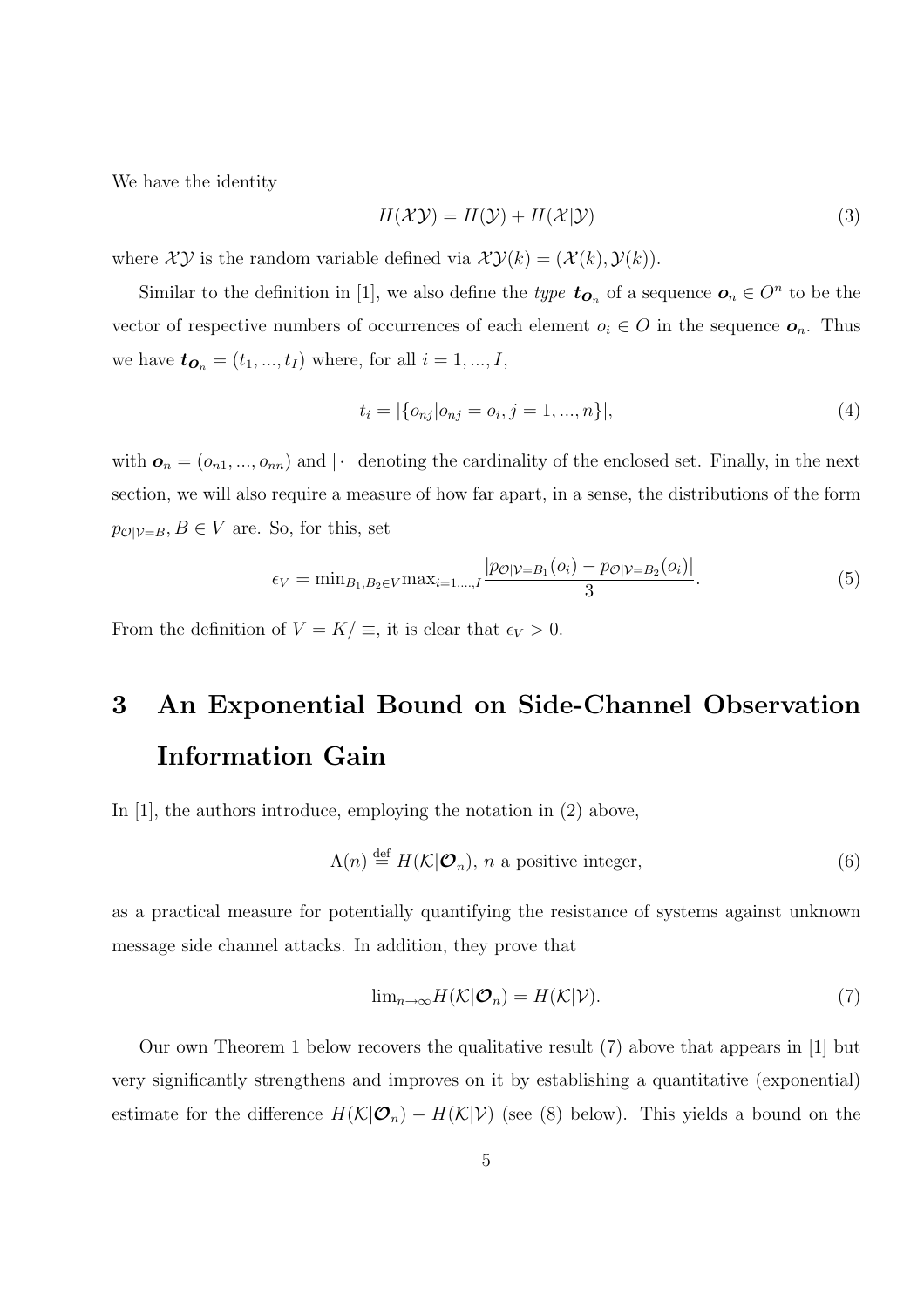corresponding convergence rate, something not given in [1]. Moreover, we believe that an additional important contribution of our work here is that the proof of our Theorem 1 involves a much-simplified argument relative to that used in [1] to establish (7), as discussed in more detail in the Introduction.

So, without further ado, our numerical estimate on information gain after repeated unknown message side-channel measurements is given in the following theorem.

Theorem 1. We have

$$
0 \le H(\mathcal{K}|\mathcal{O}_n) - H(\mathcal{K}|\mathcal{V}) \le 2|V|^2 I \exp(-2n\epsilon_V^2). \tag{8}
$$

We illustrate the result of Theorem 1 with the following example.

Example 1. The framework for this example is based on that of Example 3, again from [1]. Let  $K = \{0, 1\}^j$  and  $M = \{1, ..., j\}$ , j being any positive integer, and set  $O = \{0, 1\}$ . We assume the probability distributions  $p_K : K \to \mathbf{R}$  and  $p_M : M \to \mathbf{R}$  to be uniform distributions. Consider the function  $f: K \times M \to O$  defined via  $f(k, m) = k_m$ , where  $k = (k_1, ..., k_j)$ . For computing  $H(\mathcal{K}|\mathcal{V})$ , notice that for  $k, k' \in K$ ,  $p_{\mathcal{O}|\mathcal{K}=k} = p_{\mathcal{O}|\mathcal{K}=k'}$  if and only if the numbers of 1-bits in k and k' are equal, i.e., if k and k' have the same Hamming weight. The number of j-bit values with Hamming weight h is given by  $\begin{pmatrix} j \\ h \end{pmatrix} = \frac{j!}{(j-h)!}$  $\frac{j!}{(j-h)!h!}$ . Since, in general,  $H(\mathcal{K}|\mathcal{V}) = \frac{1}{|K|}$  $\overline{ }$  $_{B\in V}$  |B|log<sub>2</sub>|B| for uniformly distributed keys  $k$ , the statement of our Theorem 1 implies that

$$
\frac{1}{2^j} \sum_{h=0}^j \binom{j}{h} \log_2 \binom{j}{h} \le H(\mathcal{K}|\mathcal{O}_n) \le \frac{1}{2^j} \sum_{h=0}^j \binom{j}{h} \log_2 \binom{j}{h} + 4j^2 \exp\left(-\frac{2n}{9j^2}\right).
$$
\n(9)

Lemma 1 and its proof which follow just below essentially appear within the proof of Lemma 1 of [1]. The argument establishing (10) in essence involves only careful manipulation of relevant definitions.

Lemma 1. We have

$$
H(\mathcal{K}|\mathcal{O}_n) - H(\mathcal{K}|\mathcal{V}) = H(\mathcal{V}|\mathcal{O}_n).
$$
\n(10)

**Proof.** Note that  $p_{\mathcal{O}|\mathcal{K}=k} = p_{\mathcal{O}|\mathcal{V}=k}$ , so that  $H(\mathcal{O}_n|\mathcal{K}=k) = H(\mathcal{O}_n|\mathcal{V}=k])$  and

$$
H(\mathcal{O}_n|\mathcal{K}) = \sum_{k \in K} p_{\mathcal{K}}(k)H(\mathcal{O}_n|\mathcal{K}=k) = \sum_{k \in V} \sum_{k \in B} p_{\mathcal{K}}(k)H(\mathcal{O}_n|\mathcal{K}=k)
$$
  
= 
$$
\sum_{B \in V} p_{\mathcal{V}}(B)H(\mathcal{O}_n|\mathcal{V}=B) = H(\mathcal{O}_n|\mathcal{V}).
$$
 (11)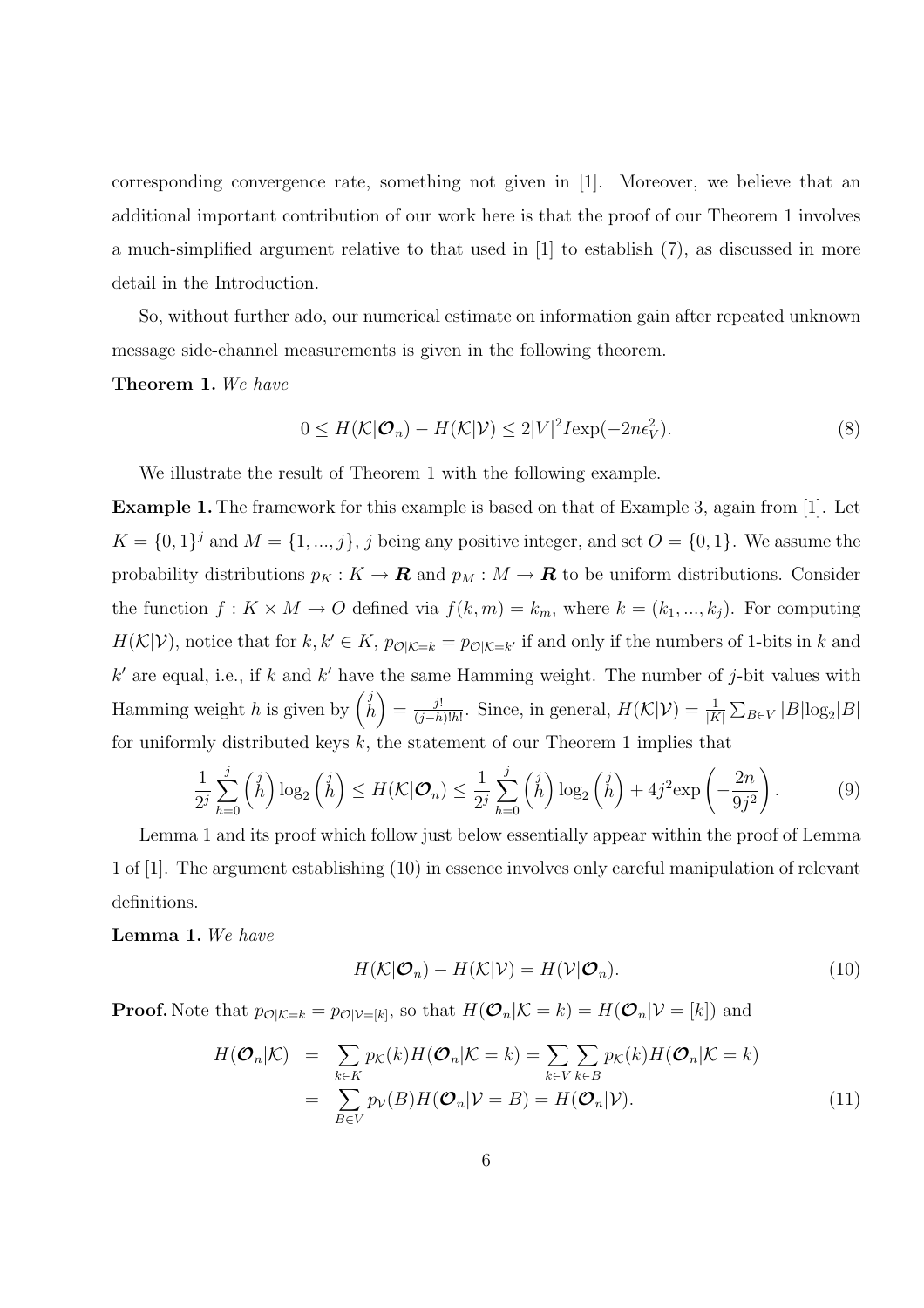Now observe that  $H(\mathcal{KV}) = H(\mathcal{K})$ , since V is determined by K. Hence, invoking (3),  $H(\mathcal{K}|\mathcal{O}_n)$  –  $H(\mathcal{K}|\mathcal{V}) = (H(\mathcal{O}_n|\mathcal{K}) + H(\mathcal{K}) - H(\mathcal{O}_n)) - (H(\mathcal{K}\mathcal{V}) - H(\mathcal{V})) = H(\mathcal{O}_n|\mathcal{K}) + H(\mathcal{V}) - H(\mathcal{O}_n)$ . Using (11), it now follows that  $H(\mathcal{O}_n|\mathcal{K}) + H(\mathcal{V}) = H(\mathcal{O}_n|\mathcal{V}) + H(\mathcal{V}) = H(\mathcal{O}_n\mathcal{V})$ . As  $H(\mathcal{O}_n\mathcal{V})$  –  $H(\mathcal{O}_n) = H(\mathcal{V}|\mathcal{O}_n)$ , (10) immediately follows.

**Proof of Theorem 1.** By Lemma 1 above, it is sufficient to show that  $H(\mathcal{V}|\mathcal{O}_n) \leq 2|V|^2 I \exp(-2n\epsilon_V^2)$ . Note first that from the definitions (1) and (2), it follows that

$$
H(\mathcal{V}|\mathcal{O}_n) = \sum_{\mathbf{O}_n \in O^n} p_{\mathbf{O}_n}(\mathbf{o}_n) (-\sum_{B \in V} p_{\mathcal{V}|\mathbf{O}_n = \mathbf{o}_n}(B) \log_2(p_{\mathcal{V}|\mathbf{O}_n = \mathbf{o}_n}(B))).
$$
\n(12)

Now, for each  $i = 1, ..., I$ , let  $p_{ni} = p_{ni}(o_i, o_n) = \frac{t_i}{n}$ , where  $t_i$  is as in (4), and, for each  $B \in V = K / \equiv$  and  $\mathbf{o}_n \in O^n$  where *n* is any positive integer, write

$$
m(\boldsymbol{o}_n, B) \stackrel{\text{def}}{=} \max_{i=1,\dots,I} |p_{ni}(o_i, \boldsymbol{o}_n) - p_{\mathcal{O}|\mathcal{V}=B}(o_i)|. \tag{13}
$$

Note that, by iterated application of the classical Hoeffding's inequality (see, for example, Theorem 2.3(a) in [3]), it follows that, for any  $B \in V$  and  $\epsilon > 0$ ,

$$
p(m(\mathcal{O}_n, B) > \epsilon) \le 2I \exp(-2n\epsilon^2). \tag{14}
$$

In fact, (14) directly follows from the Hoeffding inequality because, for each  $i \in I$ , we can define indicator random variables that are set to 1 if  $o_{nj} = o_i$  where  $o_n = (o_{n1}, ..., o_{nn})$  but 0 otherwise, so that the expectation in the statement of Hoeffding's inequality is simply the probability  $p_{\mathcal{O}|\mathcal{V}=B}(o_i)$ . In any case, notice as well that

$$
p(m(\mathcal{O}_n, \mathcal{V}) \le \epsilon) = 1 - p(m(\mathcal{O}_n, \mathcal{V}) > \epsilon)
$$
  
= 1 -  $\sum_{B \in V} p(\{\mathcal{V} = B\} \cap \{m(\mathcal{O}_n, B) > \epsilon\})$   
 $\ge 1 - 2I|V|\exp(-2n\epsilon^2).$  (15)

Now consider that the definition of  $V = K / \equiv$  clearly implies that, if  $\epsilon$  is small enough, in particular if  $\epsilon = \epsilon_V$  with  $\epsilon_V$  defined as in (5) above, then, for any  $\mathbf{o}_n \in O^n$ , any  $B \in V$  satisfying  $m(\mathbf{o}_n, B) \leq \epsilon$  (if such  $B \in V$  does exist) must be unique, and we denote this corresponding unique equivalence class B via  $B_{\mathbf{O}_n}$ . Hence, for such small  $\epsilon$ , the random variable V is fully